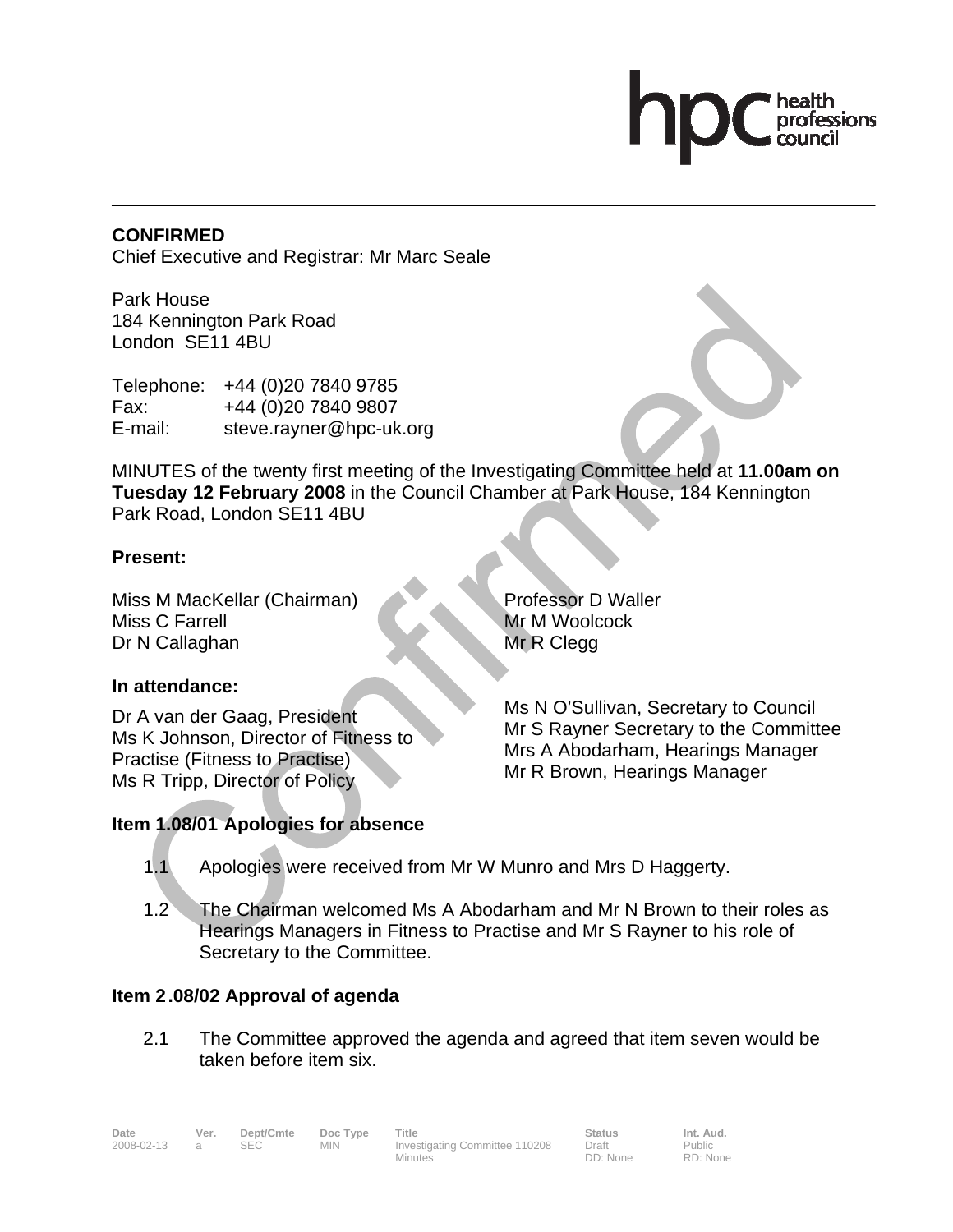## **Item 3.08/03 Minutes of the Investigating Committee of 12 September 2007**

3.1 The minutes of the Investigating Committee of 12 September 2007 were confirmed as a true record and signed by the Chairman

#### **Item 4.08/04 Matters arising**

4.2 Item 4/07/19 Matters arising

The audit report from PKF Internal Auditors would be presented to the Committee at the April forum.

## **Action KJ: 10 April 2008**

## **Item 5.08/05 Chairman's Report**

5.1 The Chairman noted that the September 2007 Fitness to Practise forum had been a useful way of widening debate, and that the April 2008 forum would have a full agenda.

### **Item 6.08/06 Director of Fitness to Practise Report**

- 6.1 The Committee received the Director of Fitness to Practise Report, noting that it was longer than normal as it combined the data from November and February reports. The Director updated the Committee on the following points:
- 6.2 The presentation of Fitness to Practise cases by case managers was reducing the reliance on Solicitors and so reducing costs. The Director of Fitness to Practise would seek feedback from panel members, panel Chairs and legal assessors on the impact of these changes on cases as part of the wider review of processes planned for 2008-2009.

## **Action KJ: Ongoing**

- 6.3 Of two outstanding High Court appeals; one outcome was due on 18 February; the other was expected to be heard in October. The delay was because of a backlog of listed cases with the Court.
- 6.4 The Council for Healthcare Regulatory Excellence (CHRE) appeal was still waiting for a date.
- 6.5 Fitness to Practise was dealing with an information notice from the Information Commissioner that had implications for the disclosure process. The tribunal would take between 4 and 7 March 2008.

| Date       | Ver. | Dept/Cmte | Doc Type   | Title                          | <b>Status</b> | Int. Aud. |
|------------|------|-----------|------------|--------------------------------|---------------|-----------|
| 2008-02-13 |      | SEC       | <b>MIN</b> | Investigating Committee 110208 | Draft         | Public    |
|            |      |           |            | Minutes                        | DD: None      | RD: None  |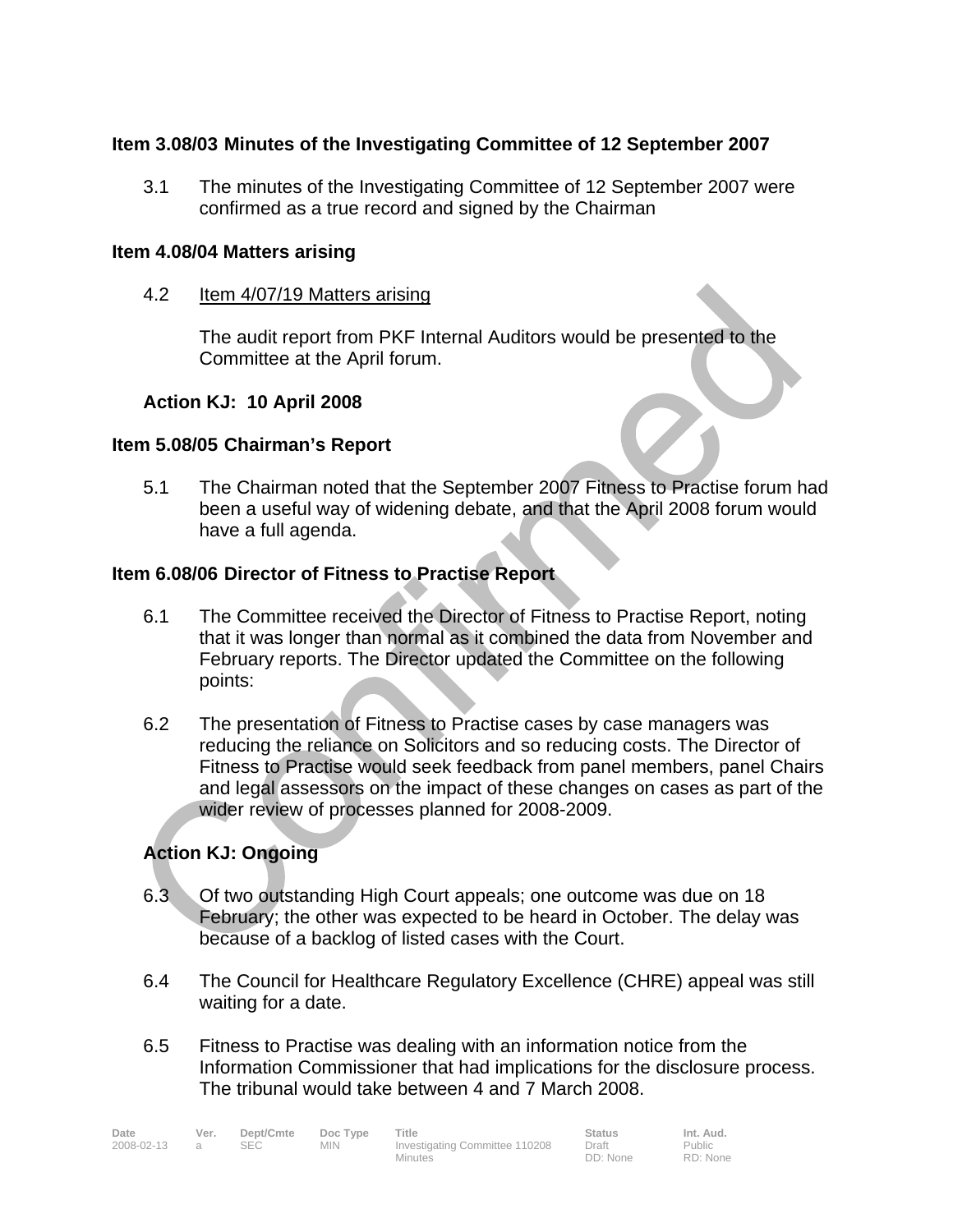- 6.6 There were currently 192 cases at the investigation stage; 86 were at the case to answer stage.
- 6.7 The Director of Fitness to Practise updated the Committee on significant work planned and undertaken since the last meeting:
	- An external review of complaints literature and processes was underway, and would report to the April forum.
	- Quarterly meetings had taken place with UNISON to update them on HPC work.
	- Employer events were due to take place in Belfast, Edinburgh and Cardiff.
	- Legal assessor and Panel Chairs were due to undertake training and a review shortly.
	- New Panel member training would take place on 17 and 18 March. Committee members were invited to attend if they wished.
- 6.9 The Committee noted that individual Union representatives do not deliver a consistent message about the work of HPC in their locally produced literature. The Committee would provide examples of this for the Director to discuss with UNISON.

# **Action MW: Ongoing**

ì

6.10 The Director of Fitness to Practise would welcome any input over subsequent two weeks from the Committee to the Fitness to Practise Annual Report.

# **Item 7.08/07 Update on Fitness to Practise Work Plan 2007-2008**

- 7.1 The Committee received a paper from the Executive for discussion
- 7.2 The Committee noted that the Health Committee had discussed the display of completion dates on the spreadsheet.

# **Item 8.08/08 Fitness to Practise Work Plan 2008-2009**

- 8.1 The Committee received the paper for discussion and approval
- 8.2 The Committee noted the key areas of work for the next year
- 8.3 The Committee commended the approach to working with professionals, particularly in the work being done to understand the issues of Psychologists relating to Fitness to Practise.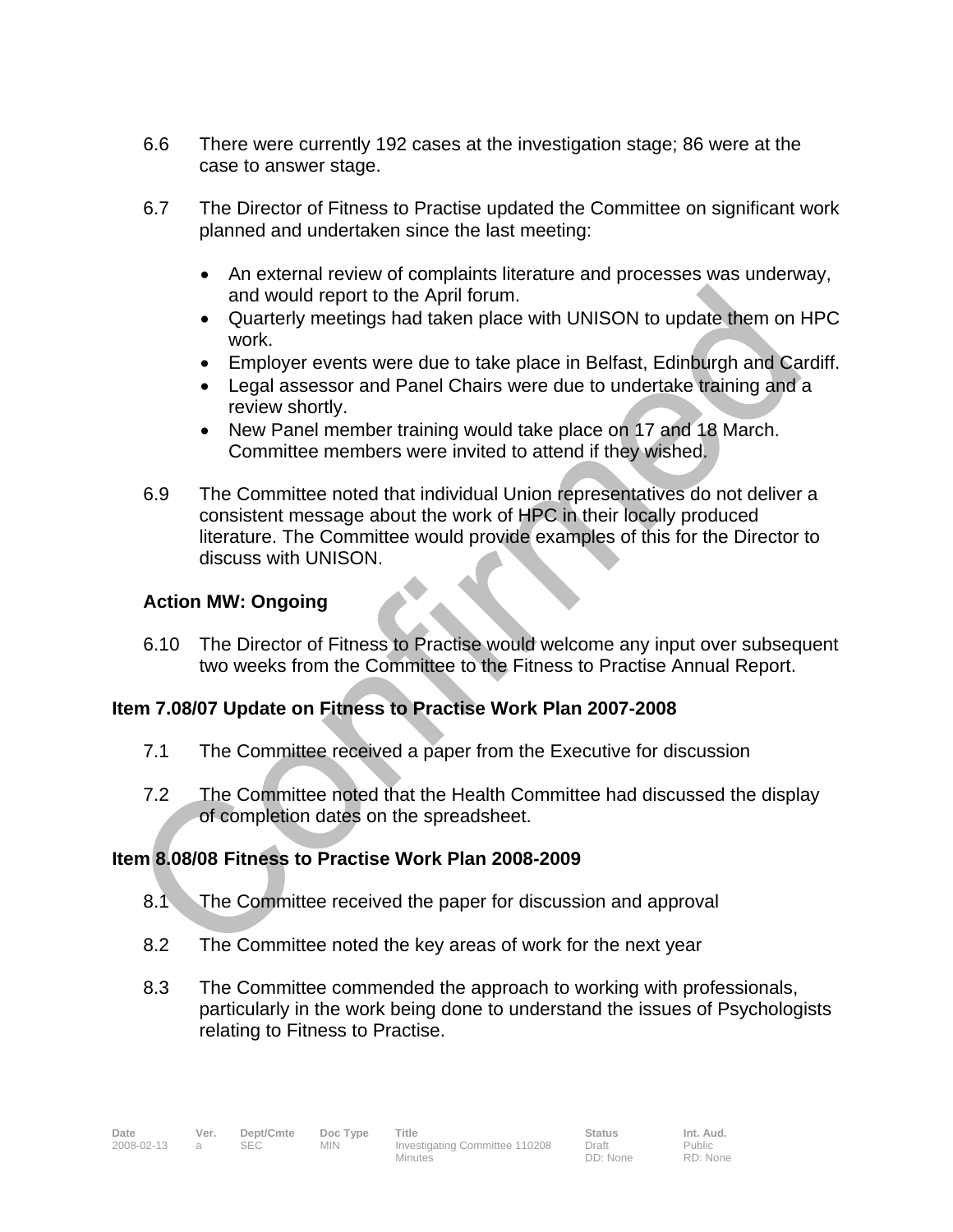- 8.4 The Committee discussed the effectiveness of cases, and whether it would be possible to produce average costs in order to understand trends. A project was underway to update the financial system, which would provide the intelligence needed to make these measurements. The Committee were invited to discuss this further at the April Fitness to Practise Forum (the Forum)
- 8.5 The Committee agreed to the priorities, principles and project outlines laid out in the work plan. The Committee agreed to keep the work plan under review, and that the Executive should amend it accordingly.

## **Item 9.08/09 Committee self-evaluation**

- 9.1 The Committee received a paper from the Executive for discussion.
- 9.2 The Committee noted that, the self evaluation process would be put to one side until the Council restructuring was complete.
- 9.3 The Committee noted that, whilst the self evaluation exercise provided a good baseline against which to measure performance, the structure of questions could be changed to improve the usability of data.
- 9.4 The Committee was invited to submit comments or suggestions on the improvement of the Committee self evaluation process to the Secretariat.

# **Item 10.08/10 Standards of Conduct, Performance and Ethics**

- 10.1 The Committee received a paper from the Executive for discussion and approval.
- 10.2 The Committee noted that between 1 June and 7 September 2007 the Council had consulted on revised standards of conduct, performance and ethics. The responses to the consultation had been analysed and the standards updated.
- 10.3 It was proposed that the new standards should become effective from 1 July 2008. The standards would be publicised by:
	- A letter to all registrants
	- A mail out of the new standards to professional bodies and any other relevant stakeholders
	- A press release and news item on the HPC website
	- Articles in the HPC newsletter